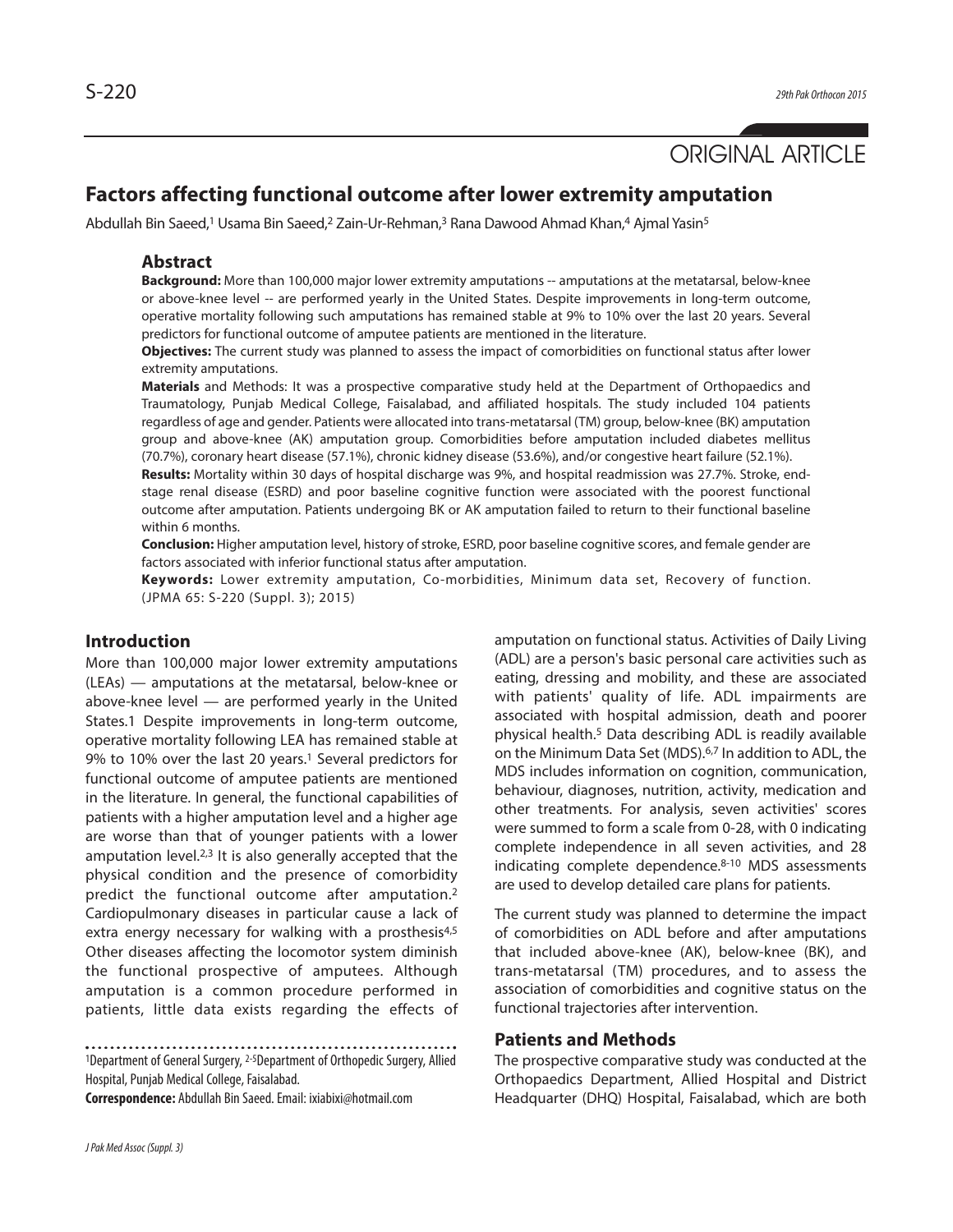affiliated with Punjab Medical College. From January 25, 2011, to January 24, 2014, the study included patients regardless of gender and age. We excluded admissions during which a stroke occurred and admissions with a stroke in the preceding six months because stroke has a substantial and lasting effect on ADLs. Those selected were divided into TM, BK and AK groups according to their needs for amputation. We examined physical function of patients before and after hospitalisation. We used hierarchical modelling to determine the association between amputation level and post-hospital trajectories of ADL function. We used MDS ADL-Long form score to represent ADL function (Table-1). The score is a sum of seven variables representing self-care activities on the MDS (bed mobility; self-transfer; locomotion on unit; dressing; eating; toileting; and personal hygiene). These activities are scored from 0 to 4, where 0 indicates independence in performing the activity and 4 indicates total dependence on others. We also calculated the Cognitive Performance Scale (CPS) from each patient's first MDS assessment. The CPS is a 0-6 scale, with 0 representing intact cognition and 6 representing severe cognitive impairment. <sup>9</sup> We calculated the Charlson Comorbidity Index (Table-2) based on both prior and hospital diagnoses to represent each patient's overall comorbid burden. The Charlson Index assigns from 1 to 6 points to 16 comorbid conditions such as heart disease, dementia and cancer, based on the mortality risk associated with each. The sum ranges from 0, for a person with no comorbidities, to 33 for an individual with the severest form of all included conditions.

Data was analysed using the SPSS 21 and p<0.05 was considered statistically significant.

### **Results**

Of the 104 patients, 30(29%) were in TM group, 40(38.4%) in BK group and 34(32.6%) in AK group. All parameters were analysed and compared among the groups(Table-3).

Post-hospital ADL trajectories were noted for factors affecting the degree of ADL changeFor each additional point on the ADL score prior to hospitalisation, posthospital scores were 0.45 points higher (p<0.001). Higher CPS scores were similarly associated with higher posthospital ADL impairment (p<0.001). Post-hospital ADL scores were better for men than women, while greater age and hospital length of stay were associated with higher post-hospital ADL impairment. Stroke, end-stage renal disease (ESRD) and diabetes were associated with worse post-hospital ADL scores, while patients with coronary heart disease (CHD) did somewhat better following hospitalisation. Relative to TM procedures, BK



**Figure-1:** Post-amputation ADL trajectories for patients with the following; 61 Years old male, pre-hospital ADL function  $= 9$ , CPS=2, Hospital Length of stay =8 days, and no co morbidities.



**Figure-2:** Post-amputation ADL trajectories for patients with the following; 61 Years old male, pre hospital ADL function  $= 9$ , CPS=2, Hospital Length of stay =8 days, and a BK procedure.

and AK procedures were associated with worse ADL scores(1.33 and 1.83 points, respectively). We retained the acute myocardial infarction variable despite its nonsignificance ( $P=0.95$ ) because its interaction with time was very close to being statistically significant (-=0.055) (Table-4).

Compared to TM procedures, BK slowed ADL recovery by 0.32 points per month, while AK slowed ADL recovery by 0.67 points per month.

From a moderately impaired pre-hospital ADL score of 9, all patients showed worsened ADL scores following hospitalisation, with the AK group having the greatest change. On average, the ADL trajectories for all patients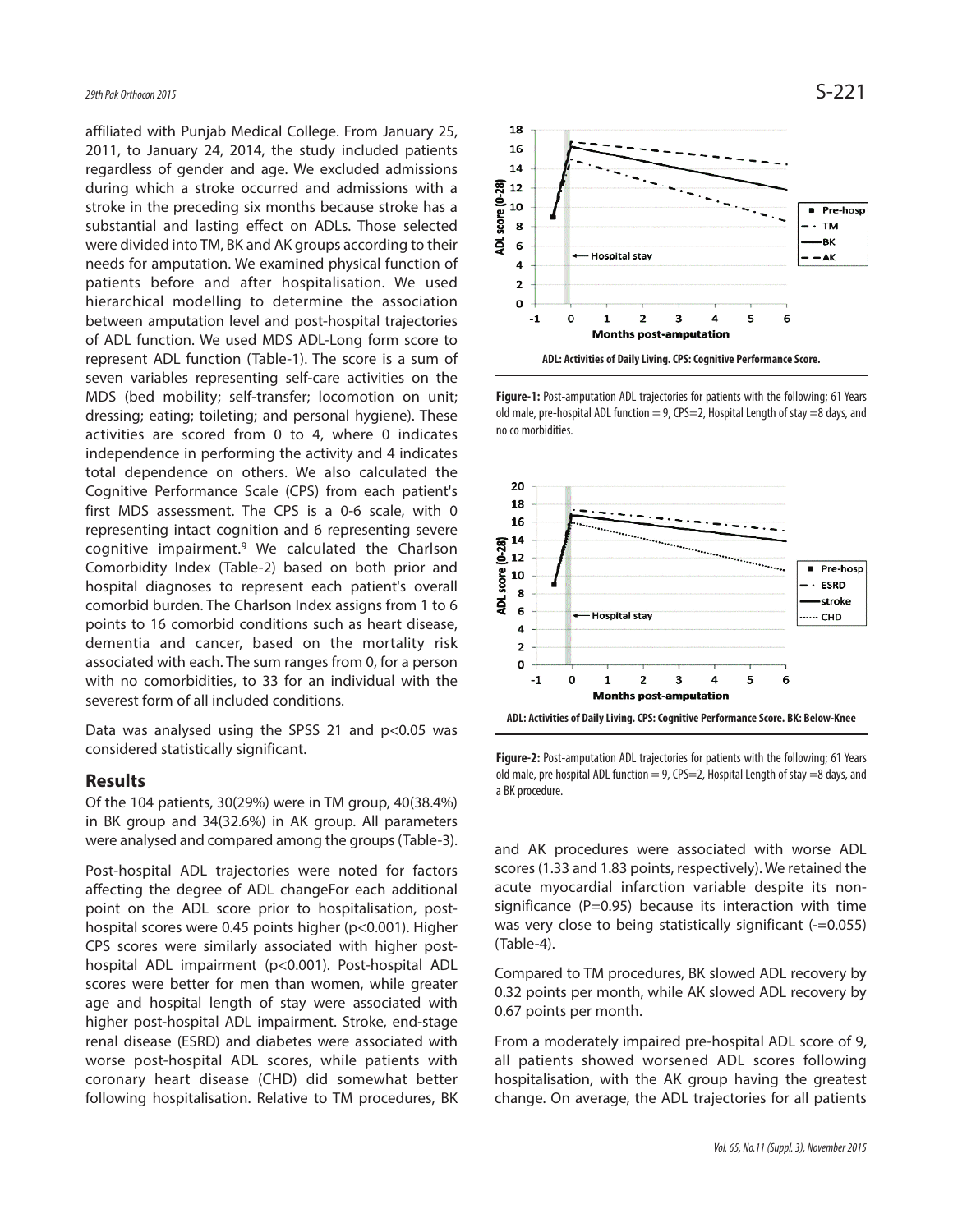**Table-1:** Description of scoring for Activities of Daily Living (ADL) self-performance items.

| Score | <b>Description</b>                                                                                                                                                                                                                                 |
|-------|----------------------------------------------------------------------------------------------------------------------------------------------------------------------------------------------------------------------------------------------------|
| 0     | Independent - no help or oversight - OR - help/oversight provided only 1 or<br>2 times during last 7 days                                                                                                                                          |
|       | Supervision - Oversight, encouragement or cueing provided 3 or more times<br>during last 7 days - OR - Supervision (3 or more times) plus physical<br>assistance provided only 1 or 2 times during last 7 days                                     |
|       | Limited assistance - Resident highly involved in activity; received physical<br>help in guided maneuvering of limbs or other non-weight bearing<br>assistance 3 or more times - OR - More help provided only 1 or 2 times<br>during last 7 days    |
| ξ     | Extensive assistance - While resident performed part of activity, over last 7-<br>day period, help of following type(s) provided 3 or more times:<br>- Weight-bearing support<br>- Full staff performance during part (but not all) of last 7 days |
| 4     | Total dependence - Full staff performance of activity during entire 7 days                                                                                                                                                                         |

From Minimum Data Set (MDS) - Version 2.0, Centers for Medicare and Medicaid Services, September 2000.

subsequently improve, with only the TM group returning to baseline in six months. The ADL trajectory showed greater improvement for the BK group compared to the

Table-2: Charlson Comorbidity Index.



**Figure-3:** Post-amputation ADL trajectories for patients with the following Characteristics: 61 Years old male, pre hospital ADL function  $= 14$ , CPS=2, Hospital Length of stay =8 days and AKA procedure with no co morbidities.

AK group, but neither group returned to their pre-hospital ADL level (Figure-1).

ADL trajectories for a group of patients who had BK procedure were cmopared changing the comorbidities

| Score | Condition                                                                                  |
|-------|--------------------------------------------------------------------------------------------|
|       | Myocardial infarction (history, not ECG changes only)                                      |
|       | Congestive heart failure                                                                   |
|       | Peripheral vascular disease (includes aortic aneurysm ≥6 cm)                               |
|       | Cerebrovascular disease: CVA with mild or no residua or TIA                                |
|       | Dementia                                                                                   |
|       | Chronic pulmonary disease                                                                  |
|       | Connective tissue disease                                                                  |
|       | Peptic ulcer disease                                                                       |
|       | Mild liver disease (without portal hypertension, includes chronic hepatitis)               |
|       | Diabetes without end-organ damage (excludes diet-controlled alone)                         |
| 2     | Hemiplegia                                                                                 |
|       | Moderate or severe renal disease                                                           |
|       | Diabetes with end-organ damage (retinopathy, neuropathy, nephropathy, or brittle diabetes) |
|       | Tumor without metastases (exclude if >5 y from diagnosis)                                  |
|       | Leukemia (acute or chronic)                                                                |
|       | Lymphoma                                                                                   |
| 3     | Moderate or severe liver disease                                                           |
| 6     | Metastatic solid tumor                                                                     |
|       | AIDS (not just HIV positive)                                                               |

NOTE: For each decade >40 years of age, a score of 1 is added to be above score.

ECG: Electrocardiogram; CVA: Cerebrovascular accident; TIA: Transient ischemic attack; AIDS: Acquired immunodeficiency syndrome; HIV: Human immunodeficiency virus.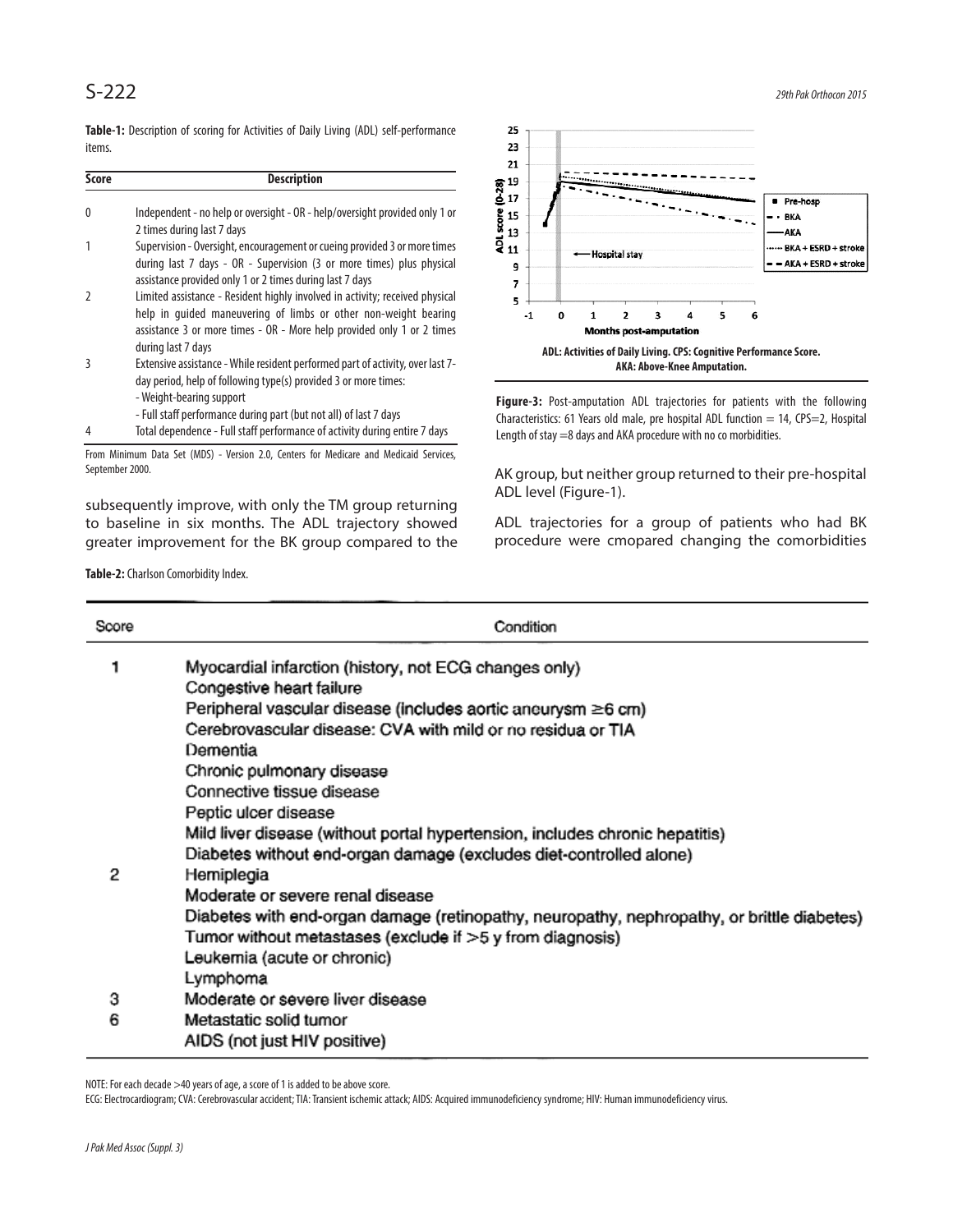while holding other variables constant. Patients with a history of stroke or ESRD improved more slowly after hospitalisation than patients who did not have a history of stroke or ESRD. Patients with CHD improved somewhat faster (Figure-2).

ADL trajectories for a hypothetical group of patients showing the effect of varying amputation level and comorbid diagnoses while holding other characteristics constant Showed that patients with a history of ESRD and stroke undergoing BK amputation had similar functional trajectories as patients undergoing an AK procedure who did not have those comorbidities (Figure-3).

### **Discussion**

We evaluated the functional status of patients after amputation, using ADL scores to depict functional trajectories. Elderly patients undergoing BK and AK amputations failed to return to their functional baseline within six months. BK amputation had a better functional trajectory compared to AK amputation suggesting that limb preservation is of benefit. ESRD, stroke and poor cognitive performance scores were associated with poor functional outcomes after an amputation and may be considered as indications for performing an AKA based on the equivalently poor trajectories for BKAs. Previous studies have evaluated post-hospital ADL trajectories in patients, including those with hip fracture, CHF, stroke, pneumonia, and sepsis, and have demonstrated that except for inpatients with hip fracture, those with acute hospitalisations for several other diagnoses do not return to baseline function within six months of hospital discharge. 11

Other authors have evaluated functional outcome of patients who underwent amputation.

Suckow et al. evaluated 436 patients who subsequently received an above-knee (AK), below-knee (BK), or minor amputation after lower extremity bypass. They reported that patients most likely to remain ambulatory were those living at home preoperatively. They documented the presence of several comorbidities associated with patients less likely to achieve a good functional outcome, including coronary disease, dialysis and congestive heart failure. 12,13 This analysis found that prehospital diagnoses of ESRD, stroke and diabetes were significantly associated with inferior functional trajectories after amputation. The finding is consistent with that of our study.

Nehler et al. evaluated the functional history of patients undergoing major amputation in an academic vascular surgery practice and concluded that the ability to predict ambulation after BKA in the vascular population is poor. 14,15 Frykberg et al. described that major lower

extremity amputation in the patients 80 years of age and above was associated with a considerable mortality and deterioration of functional and residential status. <sup>16</sup> They reported that postoperative functional status remained unchanged in 40% and worsened in 55% patients. We have demonstrated that functional status did not return to baseline by six months following amputation. Other authors have stated that when preservation of function is the chief concern, amputation should be performed at the lowest possible level.<sup>16,17</sup>

Suckow et al. reported that the proportion of surviving patients with a good functional outcome varied by the presence and extent of amputation (proportion surviving with good functional outcome  $= 88\%$  no amputation, 81% minor amputation, 55% BK amputation, and 45% AK amputation; p=0.001). <sup>17</sup> This study demonstrated similar findings for patients in that there was significant benefit to limb preservation. This study has also demonstrated the importance of baseline function and cognitive status as a predictor of functional outcomes in patients undergoing lower extremity amputations.

In our study, poor baseline ADL function and poor baseline cognitive performance scores (CPS) were significantly associated with poor functional trajectories after amputation. This finding is consistent with that of other studies showing that significant predictors of poor functional outcome were impaired ambulatory ability at the time of presentation and the presence of dementia.<sup>18</sup> One theory for this is that hospitalised older adults are often discharged with ADL function that is worse than their pre-hospital function, and hospitalisation-associated disability can occur despite successful treatment of the admission-triggering illness. <sup>19</sup> Also, others have suggested that post-amputation rehabilitation is physically and cognitively demanding and those neuropsychological and clinical variables predict a large 6-month outcome variance. Cognitive difficulties may be considered mediators of poor outcome. <sup>20</sup> This analysis demonstrates that baseline cognitive scores and ADL scores were associated with poor functional trajectories after amputation and may be considered in the patients requiring amputation as a tool to evaluate future functional trajectories.

Other factors which were found to be associated with poor functional trajectories after amputation included age and gender. We have evaluated the functions occurring before and after hospital admission for medical illness and reported that oldest patients are at high risk of poor functional outcomes as they are less likely to regain ADL functions and more likely to develop new functional deficits during their hospitalisation. This is consistent with